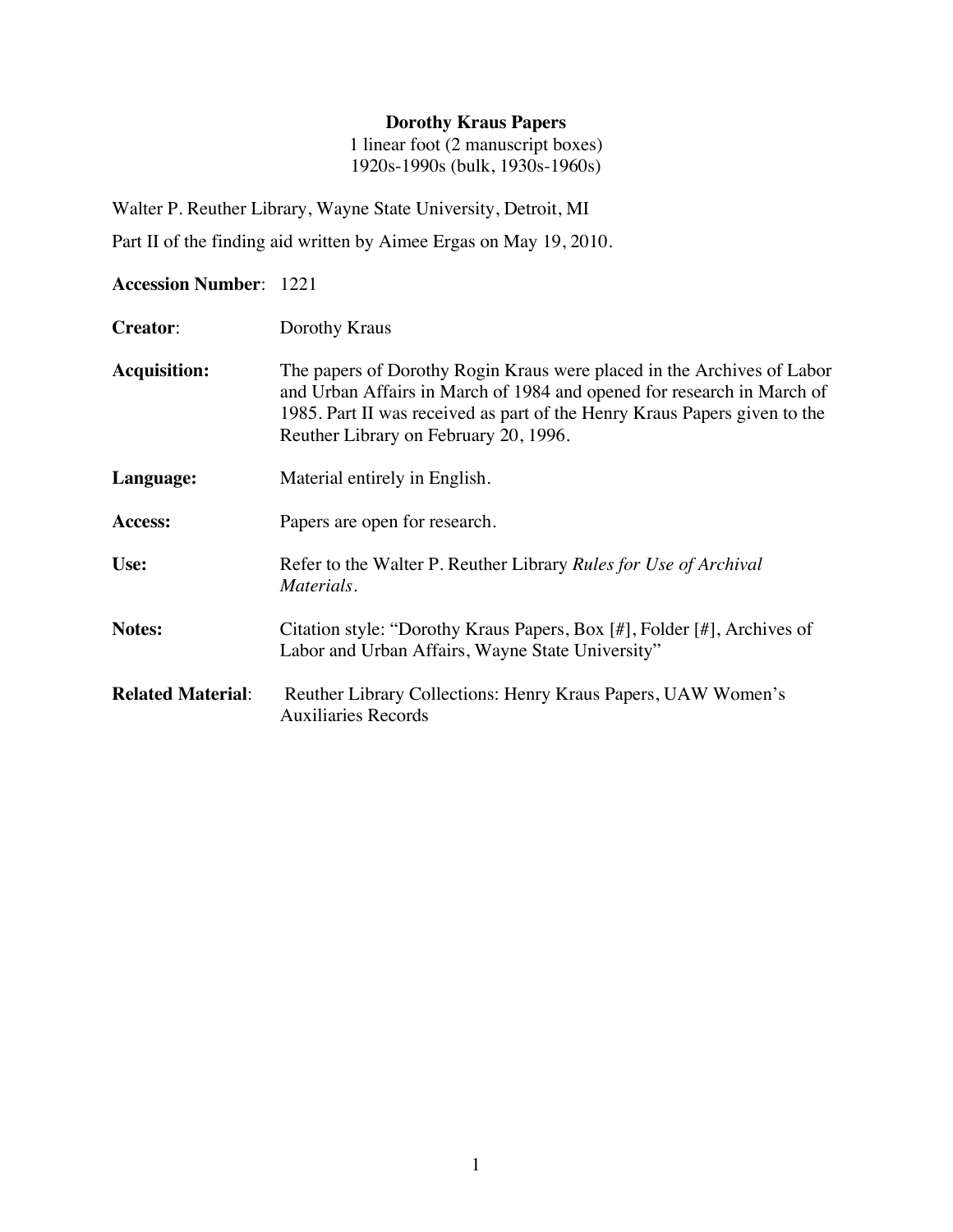### **History**

Dorothy Rogin was born in Poland about 1908. Her father, a house painter, emigrated to the United States before World War I, and she, her mother and her sisters joined him in Cleveland, Ohio in 1920. Her background was Jewish working-class socialist. While still in high school she met Henry Kraus, who was active in the Young People's Socialist League.

She attended Western Reserve University for a time, but had to go to work to help support her family. She became involved in theatre and was an active member of the Cleveland Playhouse. She and Henry managed to save enough money to go to Europe in 1927, where he hoped to become a writer. However, they had to return to Cleveland in 1930.

She obtained a position with the Cleveland YWCA and participated in a program of plays performed by working women dealing with their experiences and problems. In 1935 she helped organize the People's Theatre and also was involved with the Workers' Lab Theatre in New York City.

Henry participated in efforts to unionize auto workers in Cleveland and created their newspaper, which he edited. With the formation of the UAW, they moved to Detroit in 1936, where he edited the UAW's *United Automobile Worker*. During the successful Midland Steel sit-down strike, Dorothy organized a strike kitchen, both to feed the strikers and to give the women workers and workers' wives a sense of participation in the strike. She performed a similar function during the later Kelsey-Hayes sit-down strike.

Later that year they went to Flint to help in the drive to organize GM workers. When the sitdown strike began, Dorothy again organized the strike kitchen and was a leader of the Emergency Brigade. The UAW Women's Auxiliary grew out of these early women's organizations. She also acted in "The Strike Marches On," which was performed before a mass meeting of workers at the end of the strike.

The Krauses went to the West Coast in 1939, and Henry helped Wyndham Mortimer to organize aircraft workers while Dorothy worked in the union office. After the controversial North American Aviation strike, the Krauses severed their connection with the UAW. He worked during the war for the Consolidated Steel Corporation and she became involved in organizing the tenants of the interracial housing project in which they lived in San Pedro. He wrote of this experience in his book, *In the City Was a Garden*.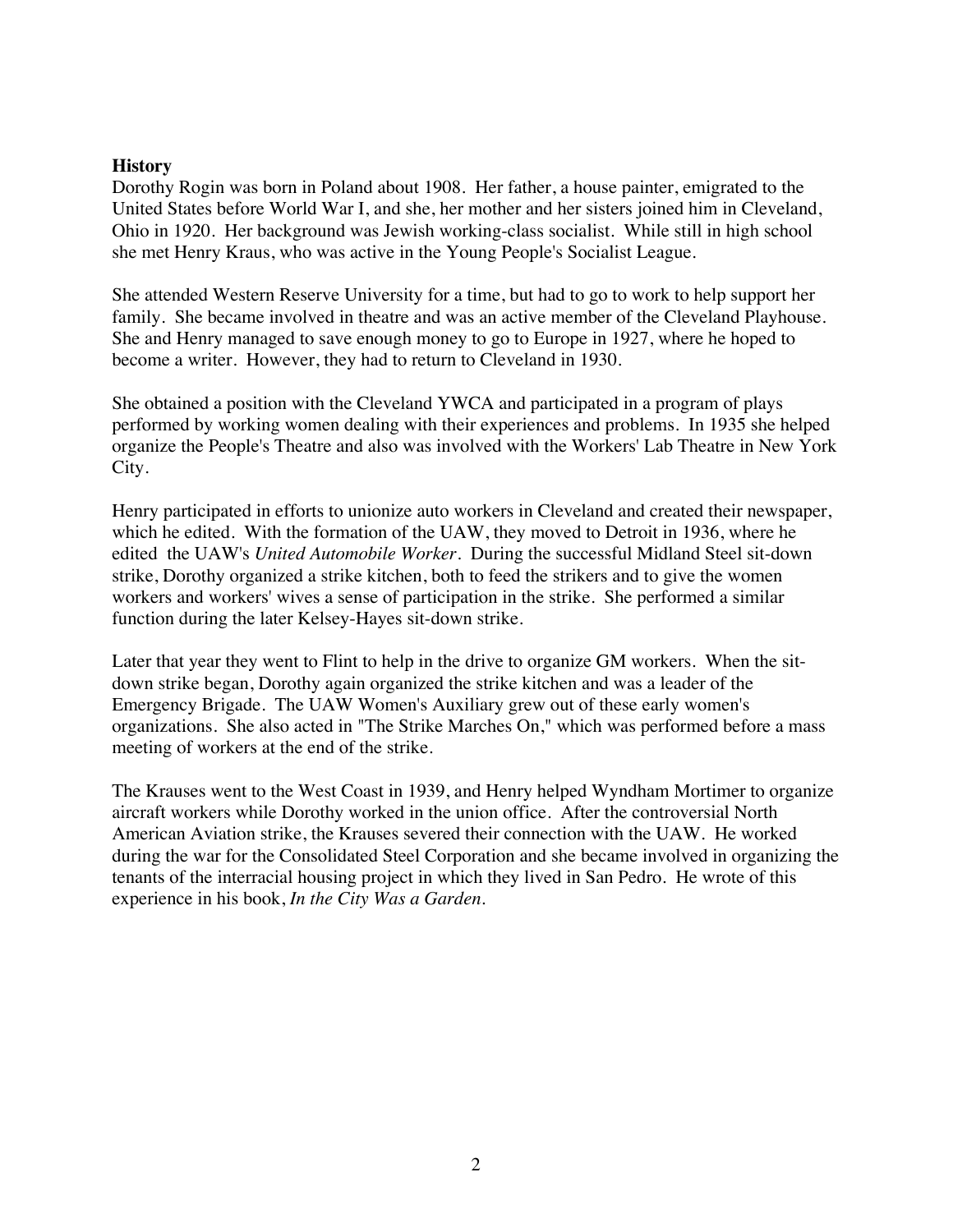After the war, they were accused of Communist sympathies and they eventually moved to New York City, where she worked for unions and in the B. Altman department store. Because Henry believed he had been blacklisted, they ultimately moved to France, where he opened the Paris bureau of the Physicians News Service. In Europe they revived their long-standing interest in the study of medieval art. Henry has published several volumes on the subject and Dorothy coauthored *The Hidden World of Misericords* with him. Dorothy Kraus died on May 25, 2001.

#### **Scope and Content**:

Material in Part I of the Dorothy Kraus Collection relates mainly to the early activities of the UAW Women's Auxiliary, attempts to control the cost of living during the Depression, and to anti-Semitism. Papers in Part II detail Dorothy's early life in Poland, and contain personal notebooks, correspondence and manuscripts of her later writings.